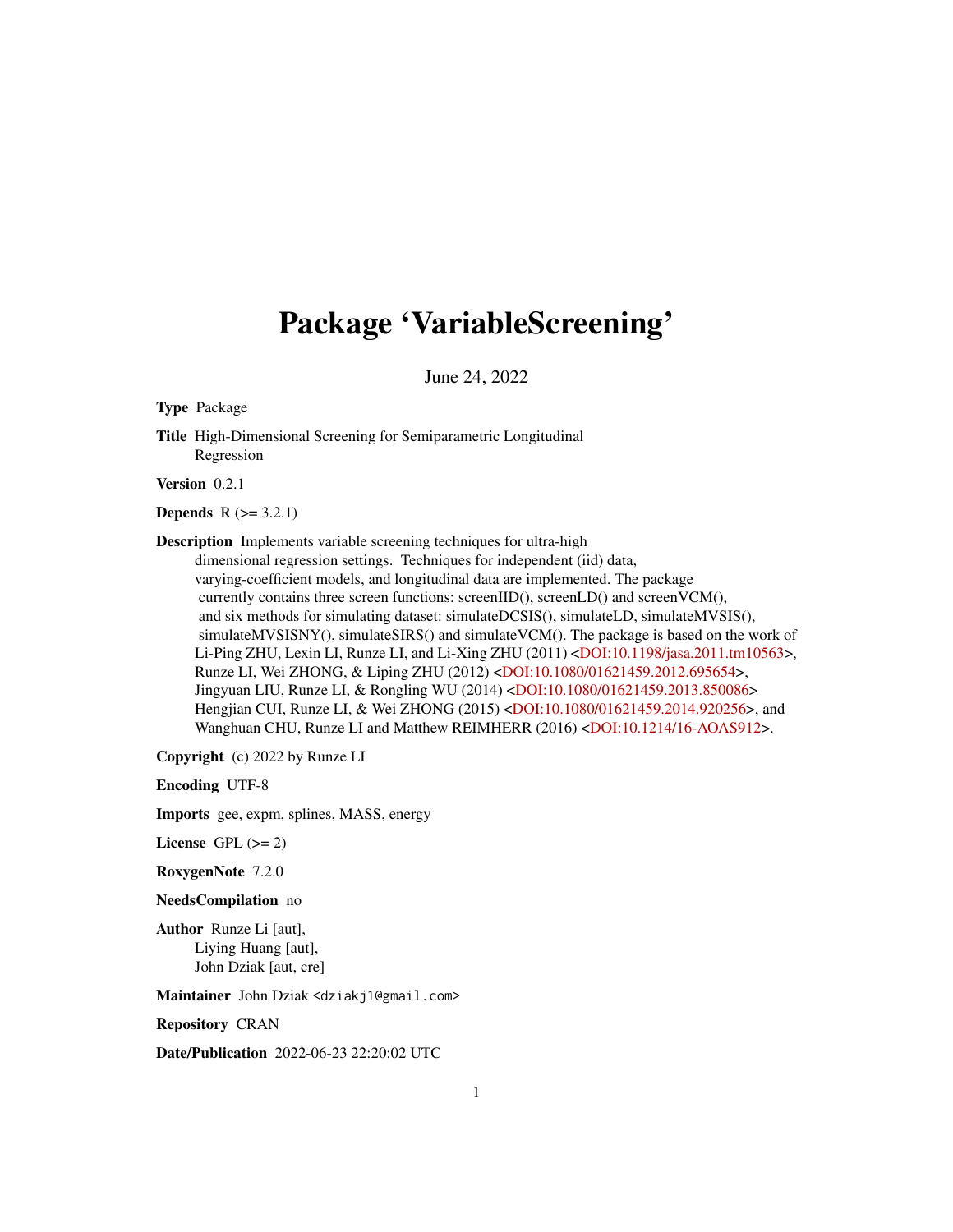## <span id="page-1-0"></span>R topics documented:

| Index |  |
|-------|--|
|       |  |
|       |  |
|       |  |
|       |  |
|       |  |
|       |  |
|       |  |
|       |  |
|       |  |

screenIID *Feature Selection for Ultrahigh-Dimensional Datasets with Independent Subjects,*

## **Description**

Implements one of three screening procedures: Sure Independent Ranking and Screening (SIRS), Distance Correlation Sure Independence Screening (DC-SIS), or MV Sure Independence Screening (MV-SIS). In general they are extensions of the sure independence screening concept proposed by Fan and Lv (2008), but without a parametric assumption (e.g., linear or logistic) on the relationship between the predictor variables X and outcome Y.

Screening methods each rank the predictors based on some measure of their estimated strength of relationship with Y. The assumption is that only a few among the top-ranked variables are likely to be truly significant predictors.

The original version of SIS involved ranking the predictors by their correlation with Y, implying a linear relationship. The SIRS method is an extension proposed by Zhu, Li, Li, & Zhu (2011), which involved ranking the predictors by their correlation with the rank-ordered Y instead, thereby not assuming a linear correlation, and potentially outperforming SIS.

DC-SIS was then proposed by Li, Zhong and Zhu (2012) and its relationship measure is the distance correlation (DC) between a covariate and the outcome, a nonparametric generalization of the correlation coefficient (Szekely, Rizzo, & Bakirov, 2007). The function uses the dcor function from the R package energy in order to calculate this correlation. Simulations showed that DC-SIS could sometimes provide a further advantage over SIRS.

The above measures were primarily intended for a numerical Y. Cui, Li, and Zhong (2015) proposed MV-SIS, which was developed for categorical Y (including binary Y) as in discriminant analysis, and which is also robust to heavy-tailed predictor distributions. The measure used by MV-SIS for the association strength between a particular Xk and Y is a mean conditional variance measure called MV for short, namely the expectation in X of the variance in Y of the conditional cumulative distribution function  $F(x|Y)=P(X\leq x|Y)$ ; note that like the correlation or distance correlation, this is zero if X and Y are independent because  $F(x)$  does not depend on Y in that case. Cui, Li, and Zhong (2015) also point out that the MV-SIS can alternatively be used with categorical X variables and numerical Y, instead of numerical X and categorical Y. This function supports that option as "MV-SIS-NY."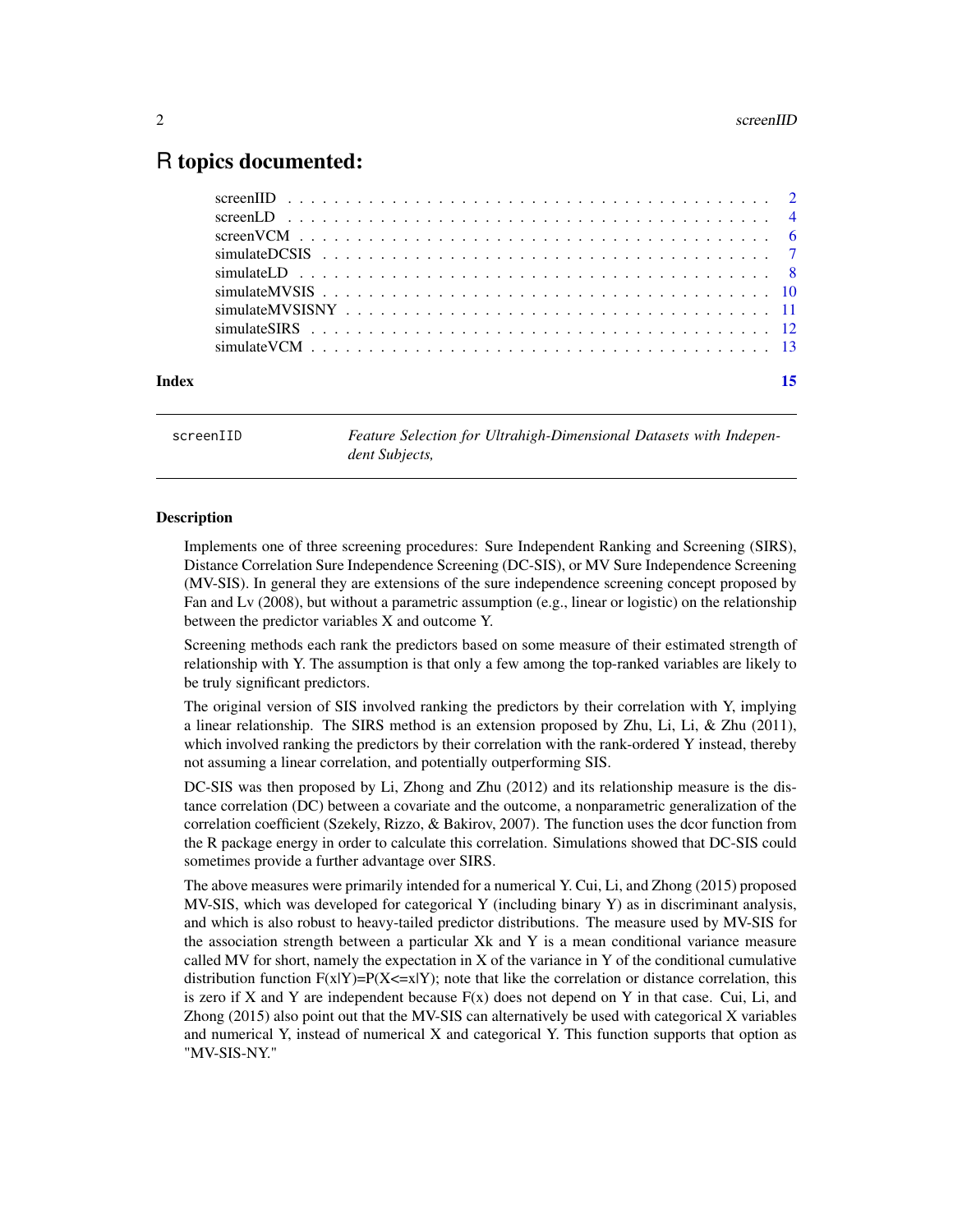#### screenIID 3

Whichever option is chosen, the function returns the ranking of the predictors according to the appropriate association measure.

The function code is adapted from the relevant authors' code. Special thanks are due to Wei Zhong for providing some of the code upon which this function is based.

#### Usage

```
screenID(X, Y, method = "DC-SIS")
```
#### Arguments

| X      | Matrix of predictors to be screened. There should be one row for each observa-<br>tion.                                                                                                                                                                                                 |
|--------|-----------------------------------------------------------------------------------------------------------------------------------------------------------------------------------------------------------------------------------------------------------------------------------------|
| Υ      | Vector of responses. It should have the same length as the number of rows of X.<br>The responses should be numerical if SIRS or DC-SIS is used. The responses<br>should be integers representing response categories if MV-SIS is used. Binary<br>responses can be used for any method. |
| method | Screening method. The options are "SIRS", "DC-SIS", "MV-SIS" and "MV-<br>SIS-NY", as described above.                                                                                                                                                                                   |

#### Value

A list with following components:

measurement A vector of length equal to the number of columns in the input matrix X. It contains estimated strength of relationship with Y rank The rank of the error measures. This will have length equal to the number of columns in the input matrix X, and will consist of a permutation of the integers 1 through that length. A rank of 1 indicates the feature which appears to have the best predictive performance, 2 represents the second best and so on.

## References

Cui, H., Li, R., & Zhong, W. (2015). Model-free feature screening for ultrahigh dimensional discriminant analysis. Journal of the American Statistical Association, 110: 630-641. <DOI:10.1080/01621459.2014.920256>

Fan, J., & Lv, J. (2008). Sure independence screening for ultrahigh dimensional feature space. Journal of the Royal Statistical Society, B, 70: 849-911. <DOI:10.1111/j.1467-9868.2008.00674.x>

Li, R., zhong, W., & Zhu, L. (2012). Feature screening via distance correlation learning. Journal of the American Statistical Association, 107: 1129-1139. <DOI:10.1080/01621459.2012.695654>

Szekely, G. J., Rizzo, M. L., & Bakirov, N. K. (2007). Measuring and Testing Dependence by Correlation of Distances. Annals of Statistics, 35, 2769-2794. <DOI: 10.1214/009053607000000505>

Zhu, L.-P., Li, L., Li, R., & Zhu, L.-X. (2011) Model-free feature screening for ultrahigh-dimensional data. Journal of the American Statistical Association, 106: 1464-1475. <DOI:10.1198/jasa.2011.tm10563>

## Examples

```
set.seed(12345678)
results <- simulateDCSIS(n=100,p=500)
rank<- screenIID(X = results$X, Y = results$Y, method="DC-SIS")
```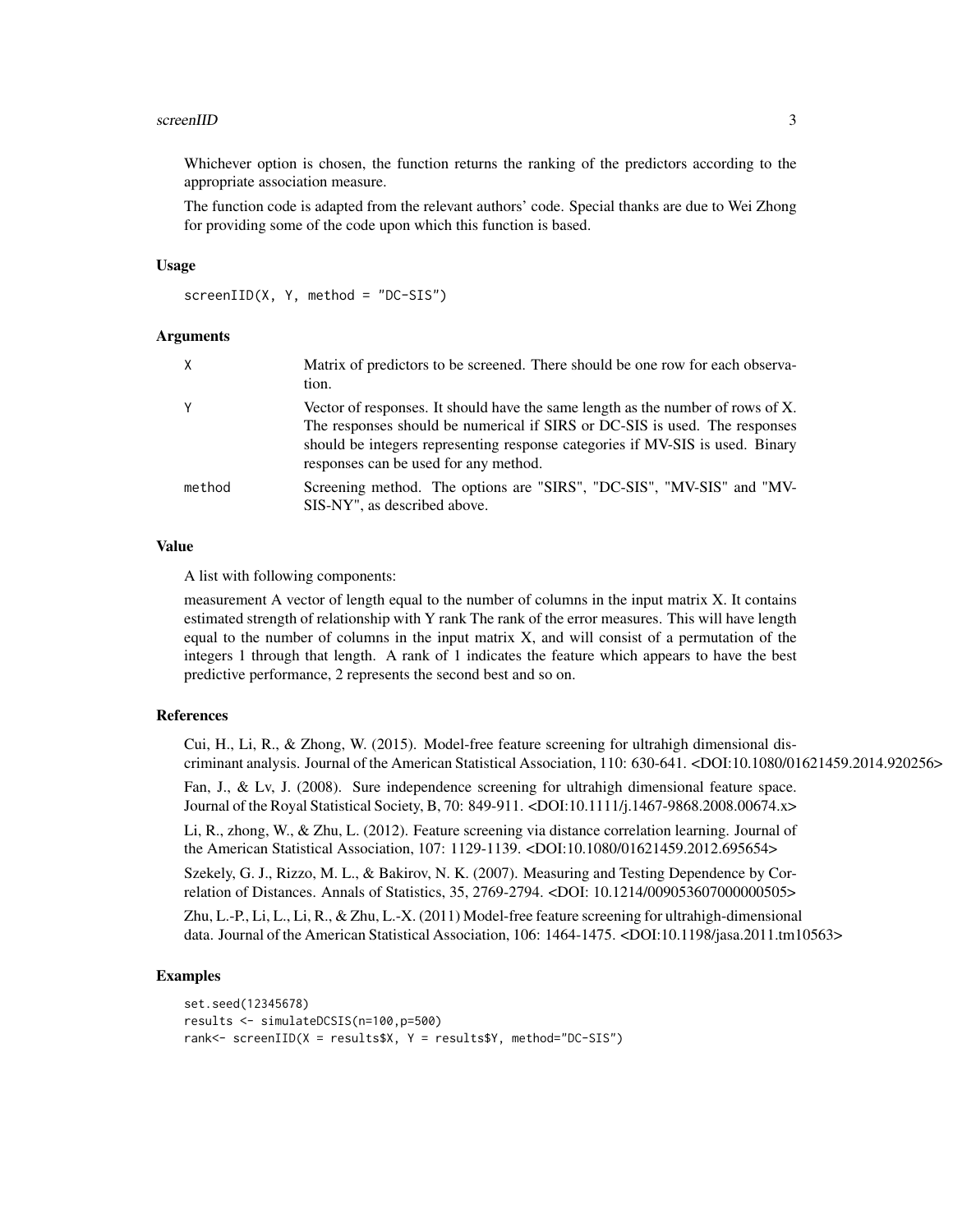<span id="page-3-0"></span>

## Description

Implements a screening procedure proposed by Chu, Li, and Reimherr (2016) <DOI:10.1214/16- AOAS912> for varying coefficient longitudinal models with ultra-high dimensional predictors. The effect of each predictor is allowed to vary over time, approximated by a low-dimensional B-spline. Within-subject correlation is handled using a generalized estimation equation approach with structure specified by the user. Variance is allowed to change over time, also approximated by a B-spline.

## Usage

```
screenLD(
 X,
 Y,
  z,
  id,
  subset = 1:ncol(X),
  time,
 degree = 3,
 df = 4,
 corstr = "stat_M_dep",
 M = NULL)
```
## Arguments

| Χ      | Matrix of features (for example, SNP's). There should be one row for each<br>observation.                                                                                                                                                                                                                                                                                                                                                                                   |
|--------|-----------------------------------------------------------------------------------------------------------------------------------------------------------------------------------------------------------------------------------------------------------------------------------------------------------------------------------------------------------------------------------------------------------------------------------------------------------------------------|
| Y      | Vector of responses. It should have the same length as the number of rows of X.                                                                                                                                                                                                                                                                                                                                                                                             |
| Z      | Optional matrix of covariates to be included in all models. They may include<br>demographic covariates such as gender or ethnic background, or some other<br>theoretically important constructs. It should have the same number of rows as<br>the number of rows of X. We suggest a fairly low dimensional z. If the model is<br>intended to include an intercept function (which is recommended), then z should<br>include a column of 1's representing the constant term. |
| id     | Vector of integers identifying the subject to which each observation belongs. It<br>should have the same length as the number of rows of X.                                                                                                                                                                                                                                                                                                                                 |
| subset | Vector of integers identifying a subset of the features of X to be screened, the<br>default is $1:ncol(X)$ , i.e., to screen all columns of X.                                                                                                                                                                                                                                                                                                                              |
| time   | Vector of real numbers identifying observation times. It should have the same<br>length as the number of rows of X. We suggest using the convention of scaling<br>time to the interval $[0,1]$ .                                                                                                                                                                                                                                                                            |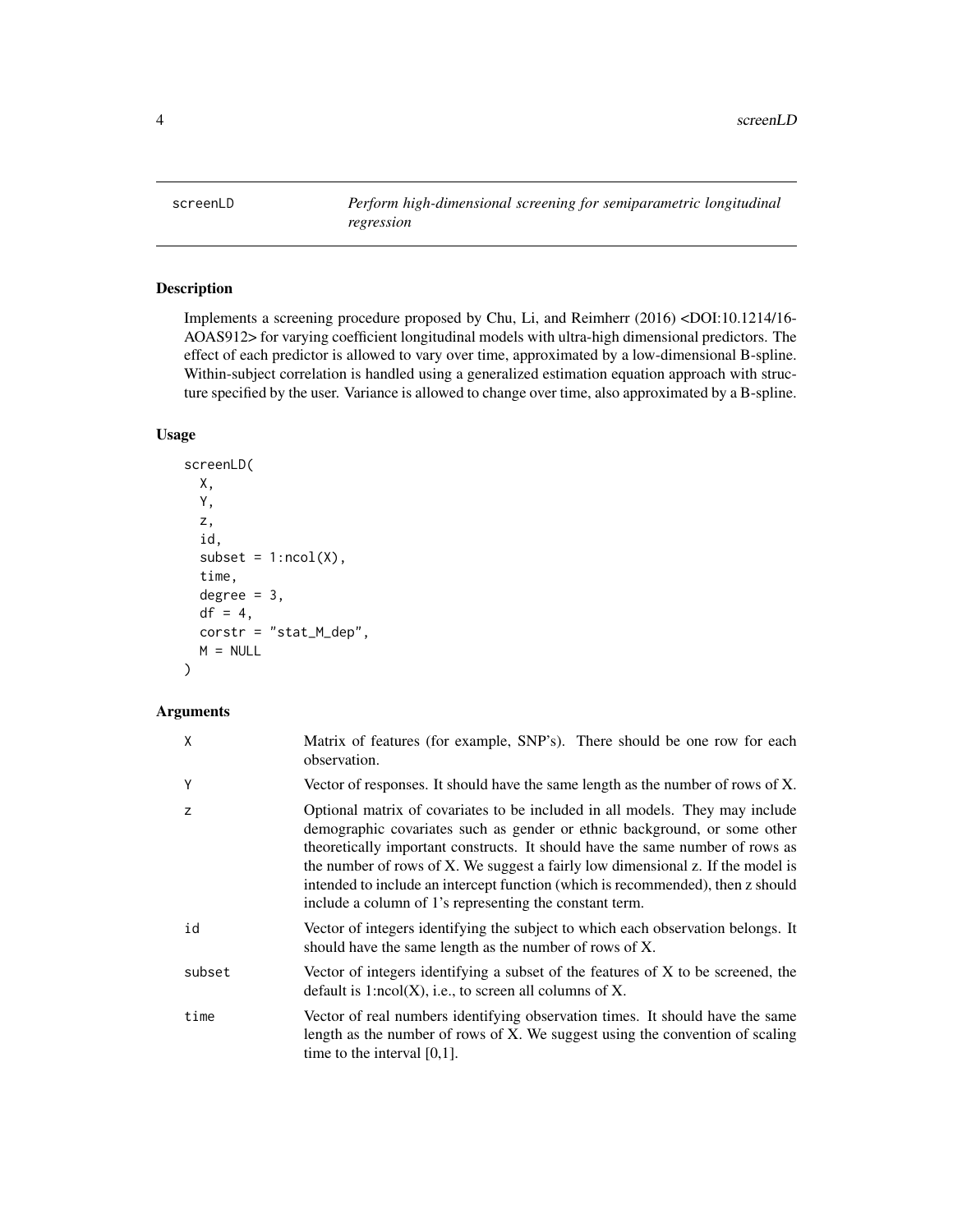#### screenLD 5

| degree | Degree of the piecewise polynomial for the B-spline basis for the varying co-<br>efficient functions; see the documentation for the bs() function in the splines<br>library.                                                                                                                                                                                         |
|--------|----------------------------------------------------------------------------------------------------------------------------------------------------------------------------------------------------------------------------------------------------------------------------------------------------------------------------------------------------------------------|
| df     | Degrees of freedom of the B-spline basis for the varying coefficient functions;<br>see the documentation for the bs() function in the splines library.                                                                                                                                                                                                               |
| corstr | Working correlation structure for the generalized estimation equations model<br>used to estimate the coefficient functions; see the documentation for the $\text{gee}()$<br>function in the gee library. Options provided by the gee() function include "in-<br>dependence", "fixed", "stat_M_dep", "non_stat_M_dep", "exchangeable", "AR-<br>M" and "unstructured". |
| M      | An integer indexing the M value (complexity) of the dependence structure, if<br>corstr is M-dependent or AR-M; see the documentation for the gee() function in<br>the gee library. This will be ignored if the correlation structure does not require<br>an M parameter. The default value is set to be 1.                                                           |

## Value

A list with following components: error A vector of length equal to the number of columns in the input matrix X. It contains sum squared error values for regression models which include the timevarying effects of the z covariates (if any) as well as each X covariate by itself. The lower this error is, the more desirable it is to retain the corresponding X covariate in a later predictive model. rank The rank of the error measures. This will have length equal to the number of columns in the input matrix X, and will consist of a permutation of the integers 1 through that length. A rank of 1 indicates the feature which appears to have the best predictive performance, 2 represents the second best and so on.

## Examples

```
set.seed(12345678)
results <- simulateLD(p=500)
subset1 \leq seq(1,5,2)
subset2 <- seq(100,200,2)
subset3 <- seq(202,400,2)
subset4 <- seq(401,499,2)
set <-c(subset1,subset2,subset3,subset4)
Jmin <- min(table(results$id)) - 1
screenResults <- screenLD(X = results$X,
                            Y = results$Y,
                            z = results$z,
                            id = results$id,
                            subset = set,
                            time = results$time,
                            degree = 3,
                            df = 4,
                             corstr = "stat_M_dep",
                             M = Jmin\lambda
```
rank <- screenResults\$rank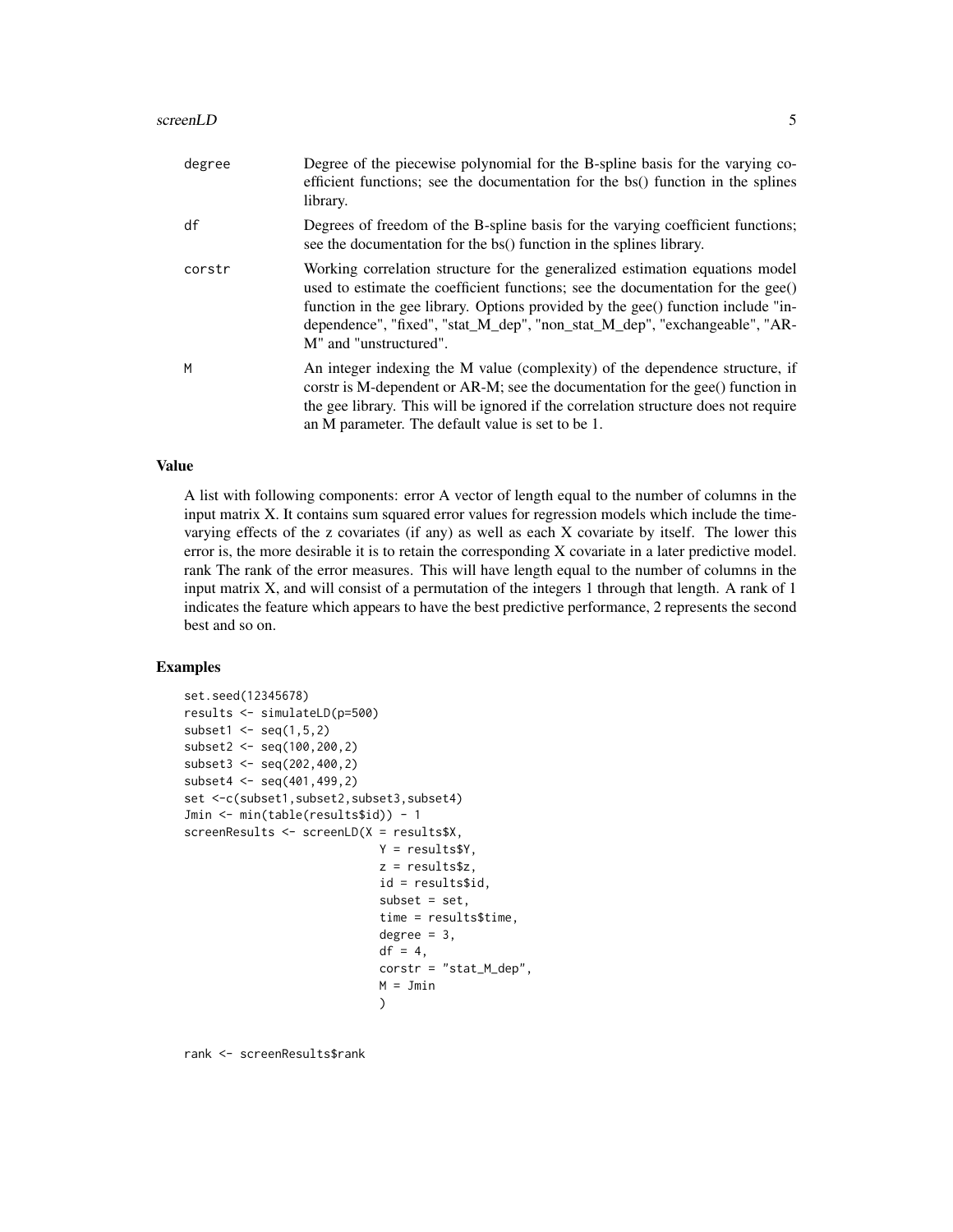```
unlist(rank)
trueIdx <- c(5,100,200,400)
rank[which(set %in% trueIdx)]
```
screenVCM *Perform screening for ultrahigh-dimensional varying coefficient model*

#### Description

Implements a screening procedure proposed by Liu, Li and Wu(2014) for varying coefficient models with ultra-high dimensional predictors.

The function code is adapted from the relevant authors' code. Special thanks are due to Jingyuan Liu for providing some of the code upon which this function is based.

## Usage

screenVCM(X, Y, U)

## Arguments

| X            | Matrix of predictors to be screened. There should be one row for each observa-<br>tion. |
|--------------|-----------------------------------------------------------------------------------------|
| <b>Y</b>     | Vector of responses. It should have the same length as the number of rows of X.         |
| $\mathbf{U}$ | Covariate, with which coefficient functions vary.                                       |

## Value

A list with following components: CORR\_sq A vector of the unconditioned squared correlation with length equal to the number of columns in the input matrix X. The hgh the unconditioned squared correlation is, the more desirable it is to retain the corresponding X covariate in a later predictive model. rank Vector for the rank of the predictors in terms of the conditional correlation  $(\hat{r} \hat{h} \hat{\omega} *_{\hat{j}})$  in the paper). This will have length equal to the number of columns in the input matrix X, and will consist of a permutation of the integers 1 through that length. A rank of 1 indicates the feature which appears to have the best marginal predictive performance with largest  $r \dot{h}o*_j$ , 2 represents the second best and so forth.

## References

Liu, J., Li, R., & Wu, R. (2014). Feature selection for varying coefficient models with ultrahighdimensional covariates. Journal of the American Statistical Association, 109: 266-274. <DOI:10.1080/01621459.2013.85008

<span id="page-5-0"></span>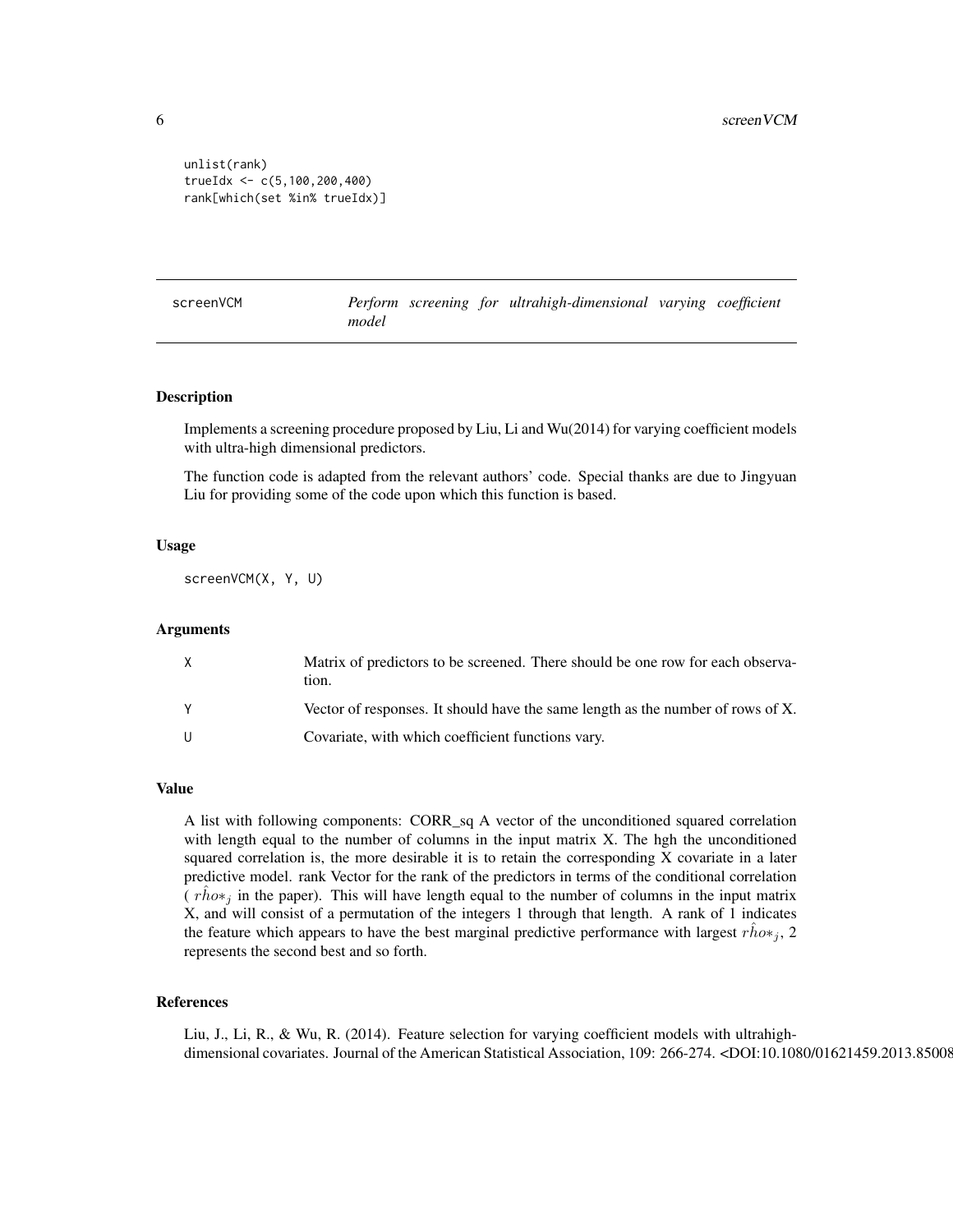## <span id="page-6-0"></span>simulateDCSIS 7

## Examples

```
set.seed(12345678)
results <- simulateVCM(p=400,
                       trueIdx = c(2, 100, 300),
                       betaFun = function(U) {
                         beta2 <- 2*I(U>0.4)
                         beta100 <- 1+U
                         beta300 <- (2-3*U)^2
                         return(c(beta2,
                                   beta100,
                                  beta300))
                         })
screenResults<- screenVCM(X = results$X,
                          Y = results$Y,
                          U = results$U)
rank <- screenResults$rank
unlist(rank)
trueIdx <- c(2,100,400, 600, 1000)
rank[trueIdx]
```
simulateDCSIS *Simulate a dataset for demonstrating the performance of screenIID with the DC-SIS method*

## Description

Simulates a dataset that can be used to demonstrate variable screening for ultrahigh-dimensional regression with the DC-SIS option in screenIID. The simulated dataset has p numerical predictors X and a categorical Y-response. The data-generating scenario is a simplified version of Example 3.1a (homoskedastic) or 3.1d (heteroskedastic) of Li, Zhong & Zhu (2012). Specifically, the X covariates are normally distributed with mean zero and variance one, and may be correlated if the argument rho is set to a nonzero value. The response Y is generated as either  $Y = 6*X1 + 1.5*X2$  $+9*1X12 < 0 + \exp(2*X22)*$ e if heteroskedastic=TRUE, or  $Y = 6*X1 + 1.5*X2 + 9*1X12 < 0 +$  $6*X22 + e$  if heteroskedastic=FALSE, where e is a standard normal error term and 1 is a zero-one indicator function for the truth of the statement contained. Special thanks are due to Wei Zhong for providing some of the code upon which this function is based.

## Usage

simulateDCSIS( $n = 200$ ,  $p = 5000$ , rho = 0, heteroskedastic = TRUE)

#### Arguments

| n | Number of subjects in the dataset to be simulated. It will also equal to the   |
|---|--------------------------------------------------------------------------------|
|   | number of rows in the dataset to be simulated, because it is assumed that each |
|   | row represents a different independent and identically distributed subject.    |
| D | Number of predictor variables (covariates) in the simulated dataset. These co- |
|   | variates will be the features screened by DC-SIS.                              |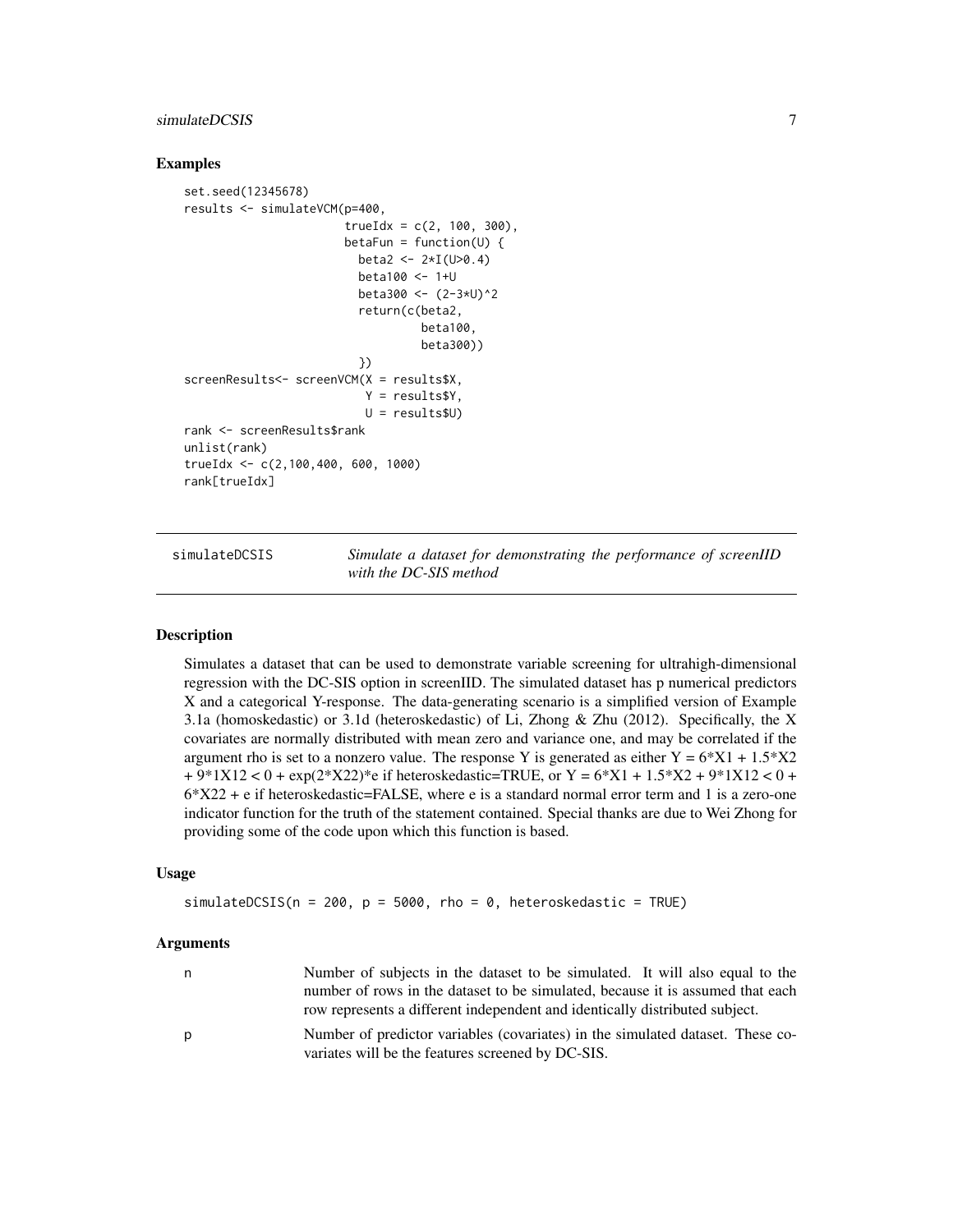<span id="page-7-0"></span>

| The correlation between adjacent covariates in the simulated matrix X. The            |
|---------------------------------------------------------------------------------------|
| within-subject covariance matrix of X is assumed to has the same form as an           |
| $AR(1)$ autoregressive covariance matrix, although this is not meant to imply         |
| that the X covariates for each subject are in fact a time series. Instead, it is just |
| used as an example of a parsimonious but nontrivial covariance structure. If          |
| rho is left at the default of zero, the X covariates will be independent and the      |
| simulation will run faster.                                                           |
|                                                                                       |

heteroskedastic

Whether the error variance should be allowed to depend on one of the predictor variables.

#### Value

A list with following components: X Matrix of predictors to be screened. It will have n rows and p columns. Y Vector of responses. It will have length n.

## References

Li, R., Zhong, W., & Zhu, L. (2012) Feature screening via distance correlation learning. Journal of the American Statistical Association, 107: 1129-1139. <DOI:10.1080/01621459.2012.695654>

#### Examples

```
set.seed(12345678)
results <- simulateDCSIS()
```
simulateLD *Simulate a dataset for testing the performance of screenlong*

## Description

Simulates a dataset that can be used to test the screenlong function, and to test the performance of the proposed method under different scenarios. The simulated dataset has two z-covariates and p x-covariates, only a few of which have nonzero effect. There are n subjects in the simulated dataset, each having J observations, which are not necessarily evenly timed, we randomly draw a subset to create an unbalanced dataset. The within-subject correlation is assumed to be AR-1.

## Usage

```
simulateLD(
 n = 100,
  J = 10,
  rho = 0.6,
 p = 500.
  trueIdx = c(5, 100, 200, 400),
  beta0Fun = NULL,
  betaFun = NULL,
  gammaFun = NULL,
```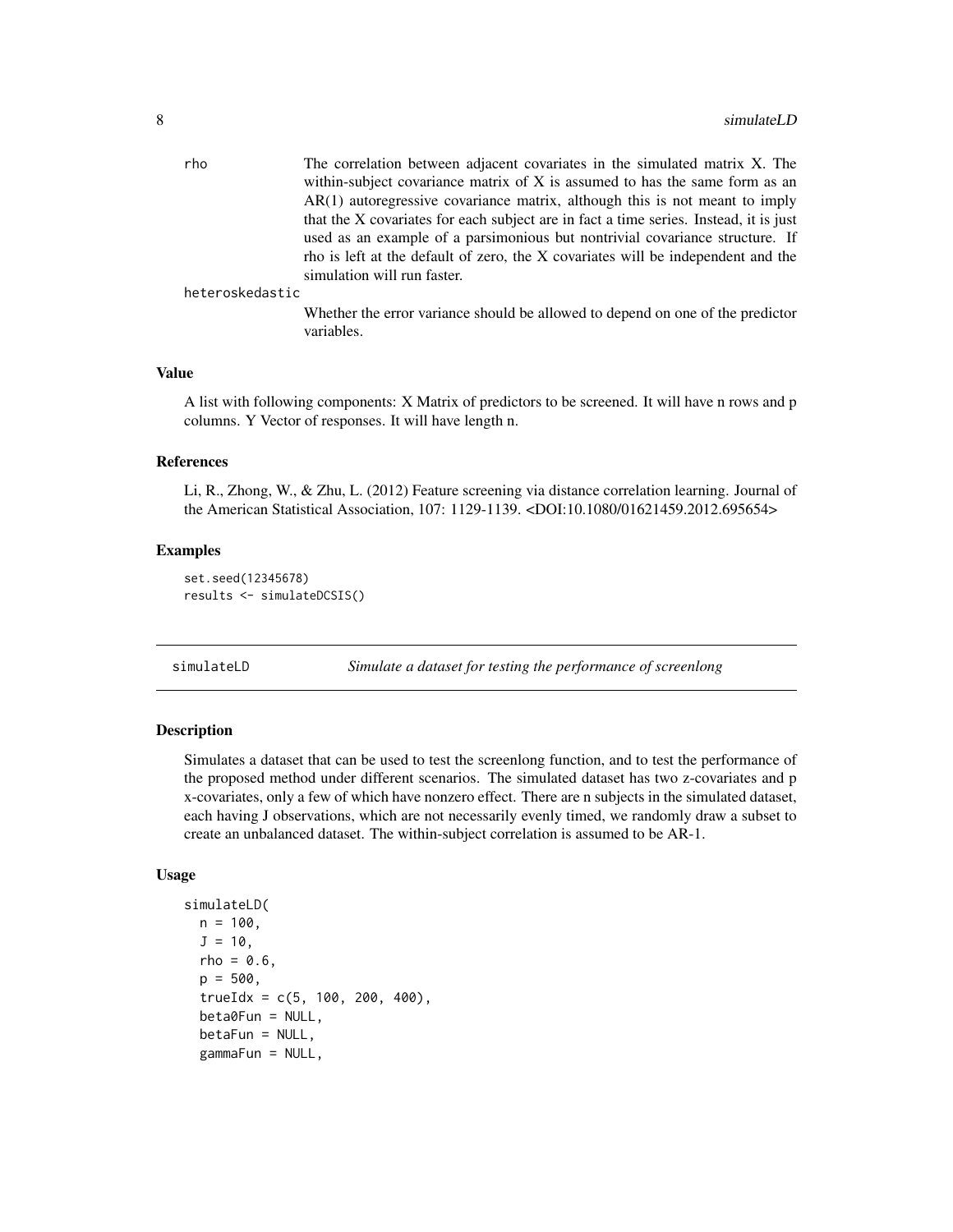#### simulateLD 9

varFun = NULL  $\lambda$ 

#### Arguments

| n        | Number of subjects in the simulated dataset                                                                                                                                                                                                                                                                                                                                                                                            |
|----------|----------------------------------------------------------------------------------------------------------------------------------------------------------------------------------------------------------------------------------------------------------------------------------------------------------------------------------------------------------------------------------------------------------------------------------------|
| J        | Number of observations per subject                                                                                                                                                                                                                                                                                                                                                                                                     |
| rho      | The correlation parameter for the AR-1 correlation structure.                                                                                                                                                                                                                                                                                                                                                                          |
| p        | The total number of features to be screened from                                                                                                                                                                                                                                                                                                                                                                                       |
| trueIdx  | The indexes for the active features in the simulated x matrix. This should be a<br>vector, and the values should be a subset of 1:p.                                                                                                                                                                                                                                                                                                   |
| beta0Fun | The time-varying intercept for the data-generating model, as a function of time.<br>If left as null, it will default to $f(t)$ 2 $\star$ t <sup><math>\land</math></sup> 2 - 1. Time is assumed to be scaled<br>to the interval $[0,1]$ .                                                                                                                                                                                              |
| betaFun  | The time-varying coefficients for z in the data-generating model, as a function<br>of time. If left as null, it will be specified as two functions. The first is $f(t)$<br>$exp(t + 1)/2$ . The second is $f(t)$ $t^2 + 0.5$ . Time is assumed to be scaled to<br>the interval $[0,1]$ .                                                                                                                                               |
| gammaFun | A list of functions of time, one function for each entry in trueldx, giving the<br>time-varying effects of each active feature in the simulated x matrix. If left as<br>null, it will be specified as four functions. The first is a step function $f(t)=(t)$<br>0.4). The second is $f(t) = -\cos(2 \times \pi) \times t$ . the third is $f(t) = (2 - 3 \times t)^{2}/2$<br>- 1. The fourth is $f(t) = \sin(2 \times \pi \times t)$ . |
| varFun   | A function of time telling the marginal variance of the error function at a given<br>time. If left as null, it will be specified as function(t) $0.5 + 3 \times t$ <sup>3</sup> .                                                                                                                                                                                                                                                      |

## Value

A list with following components: x Matrix of features to be screened. It will have n\*J rows and p columns. y Vector of responses. It will have length of n\*J. z A matrix representing covariates to be included in each of the screening models. The first column will be all ones, representing the intercept. The second will consist of random ones and zeros, representing simulated genders. id Vector of integers identifying the subject to which each observation belongs. time Vector of real numbers identifying observation times. It should have the same length as the number of rows of x.

## Examples

```
set.seed(12345678)
results <- simulateLD(p=1000)
```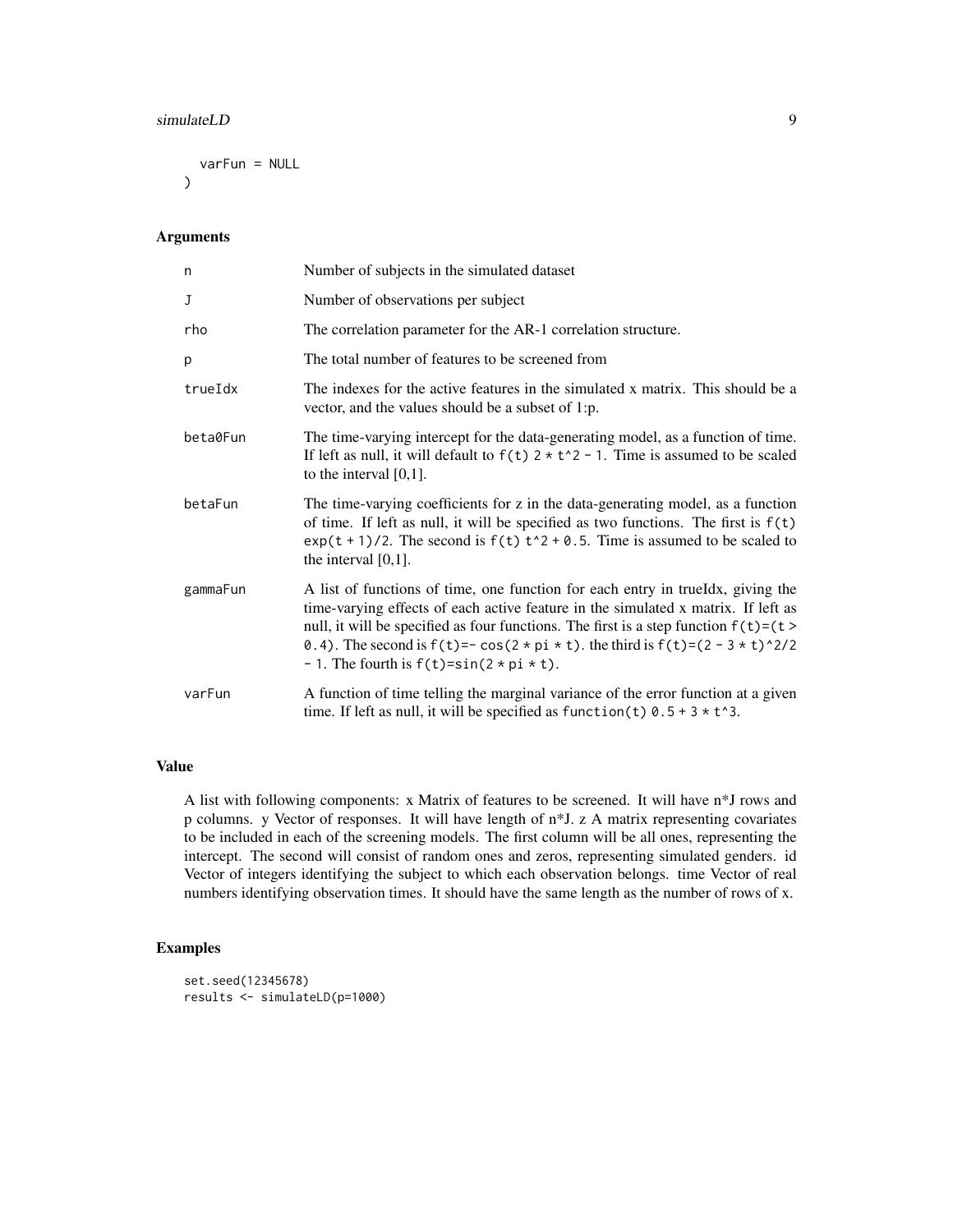<span id="page-9-0"></span>simulateMVSIS *Simulate a dataset for demonstrating the performance of screenIID with the MV-SIS option with categorical outcome variable*

## Description

Simulates a dataset that can be used to test screenIID for ultrahigh-dimensional discriminant analysis with the MV-SIS option. The simulation is based on the balanced scenarios in Example 3.1 of Cui, Li & Zhong (2015). The simulated dataset has p numerical X-predictors and a categorical Y-response. Special thanks are due to Wei Zhong for providing some of the code upon which this function is based.

## Usage

simulateMVSIS( $R = 2$ ,  $n = 40$ ,  $p = 2000$ , mu = 3, heavyTailedCovariates = FALSE)

## Arguments

| R                     | a positive integer, number of outcome categories for multinomial (categorical)<br>outcome Y.                                                                                                                                                                                                                                                                                                                                                                                                                                                                           |
|-----------------------|------------------------------------------------------------------------------------------------------------------------------------------------------------------------------------------------------------------------------------------------------------------------------------------------------------------------------------------------------------------------------------------------------------------------------------------------------------------------------------------------------------------------------------------------------------------------|
| n                     | Number of subjects in the dataset to be simulated. It will also equal to the<br>number of rows in the dataset to be simulated, because it is assumed that each<br>row represents a different independent and identically distributed subject.                                                                                                                                                                                                                                                                                                                          |
| p                     | Number of predictor variables (covariates) in the simulated dataset. These co-<br>variates will be the features screened by DC-SIS.                                                                                                                                                                                                                                                                                                                                                                                                                                    |
| mu                    | Signal strength; the larger mu is, the easier the active covariates will be to dis-<br>cover. # Specifically, mu is added to the rth predictor for $r=1,,R$ , so that the<br>probability that Y equals r will be higher if the rth predictor is higher. It is as-<br>sumed that p»r so that most predictors will be inactive. In real data there is no<br>reason why, say, the first two columns in the matrix should be the important<br>ones, but this is convenient in a simulation and the choice of permutation of the<br>columns involves no loss of generality. |
| heavyTailedCovariates |                                                                                                                                                                                                                                                                                                                                                                                                                                                                                                                                                                        |
|                       | If TRUE, the covariates will be generated as independent t variates, plus covariate-<br>specific constants. If FALSE, they will be generated as independent standard<br>normal variates.                                                                                                                                                                                                                                                                                                                                                                               |

### Value

A list with following components: X Matrix of predictors to be screened. It will have n rows and p columns. Y Vector of responses. It will have length n.

#### References

Cui, H., Li, R., & Zhong, W. (2015). Model-free feature screening for ultrahigh dimensional discriminant analysis. Journal of the American Statistical Association, 110: 630-641. <DOI:10.1080/01621459.2014.920256>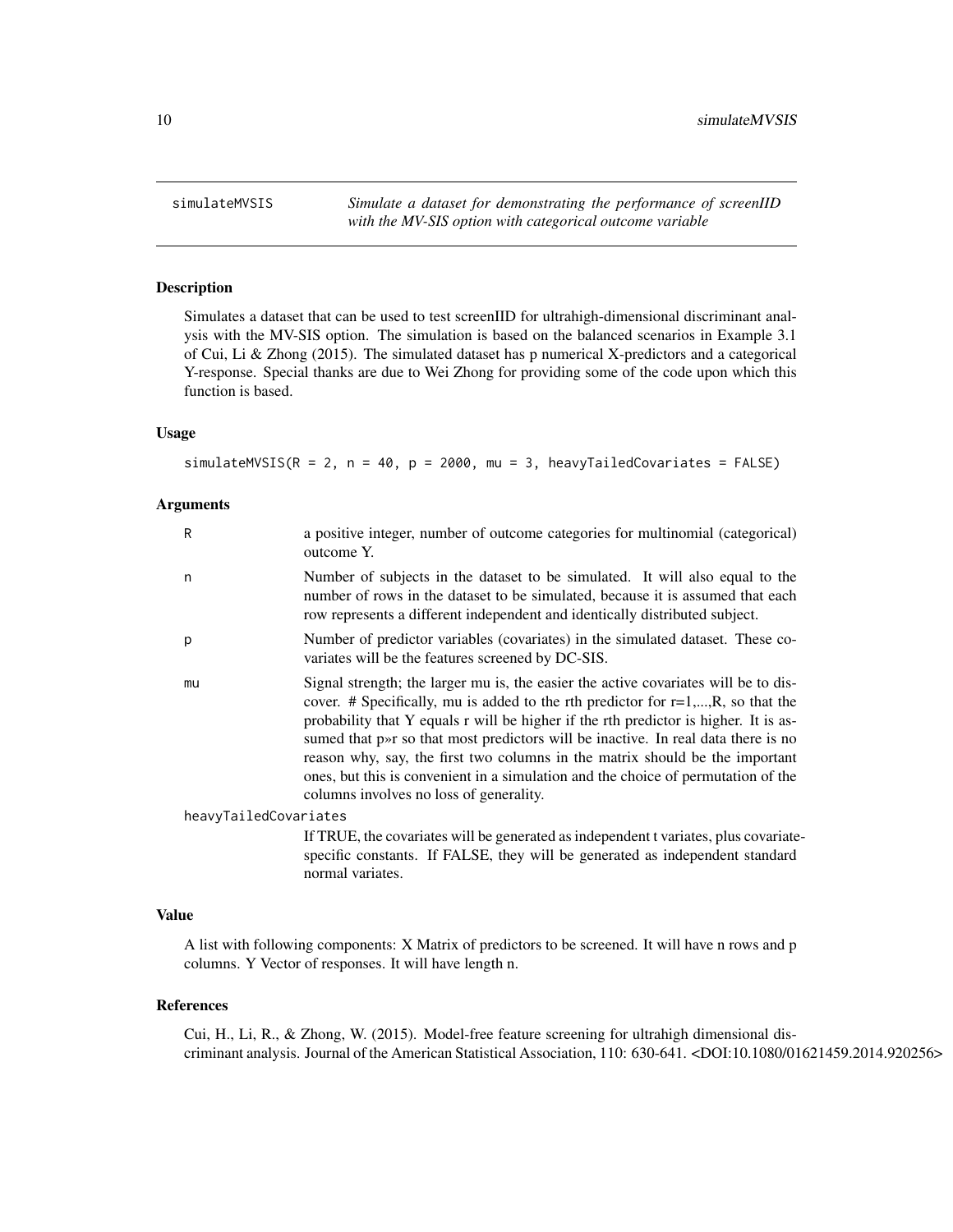## <span id="page-10-0"></span>simulateMVSISNY 11

## Examples

```
set.seed(12345678)
results <- simulateMVSIS()
```

| simulateMVSISNY | Simulate a dataset for demonstrating the performance of screenIID |
|-----------------|-------------------------------------------------------------------|
|                 | with the MV-SIS method with numeric outcome Y                     |

## Description

Simulates a dataset that can be used to demonstrate variable screening for ultrahigh-dimensional regression with categorical predictors and numerical outcome variable using the MV-SIS-NY option in screenIID. The simulated dataset has p numerical predictors X and a categorical response Y. The X covariates are generated as binary with success probability 0.5 each. The response Y is generated as  $Y = 5*X1 + 5*X2 + 5*X12 + 5*X22 + e$  if heteroskedastic=FALSE, where e is a standard normal error term and 1 is a zero-one indicator function for the truth of the statement contained. Special thanks are due to Wei Zhong for providing some of the code upon which this function is based.

#### Usage

 $simlateMVSISNY(n = 500, p = 1000)$ 

#### Arguments

| n | Number of subjects in the dataset to be simulated. It will also equal to the                                                        |
|---|-------------------------------------------------------------------------------------------------------------------------------------|
|   | number of rows in the dataset to be simulated, because it is assumed that each                                                      |
|   | row represents a different independent and identically distributed subject.                                                         |
| p | Number of predictor variables (covariates) in the simulated dataset. These co-<br>variates will be the features screened by DC-SIS. |

## Value

A list with following components: X Matrix of predictors to be screened. It will have n rows and p columns. Y Vector of responses. It will have length n.

## References

Cui, H., Li, R., & Zhong, W. (2015). Model-free feature screening for ultrahigh dimensional discriminant analysis. Journal of the American Statistical Association, 110: 630-641. <DOI:10.1080/01621459.2014.920256>

## Examples

```
set.seed(12345678)
results <- simulateMVSISNY()
```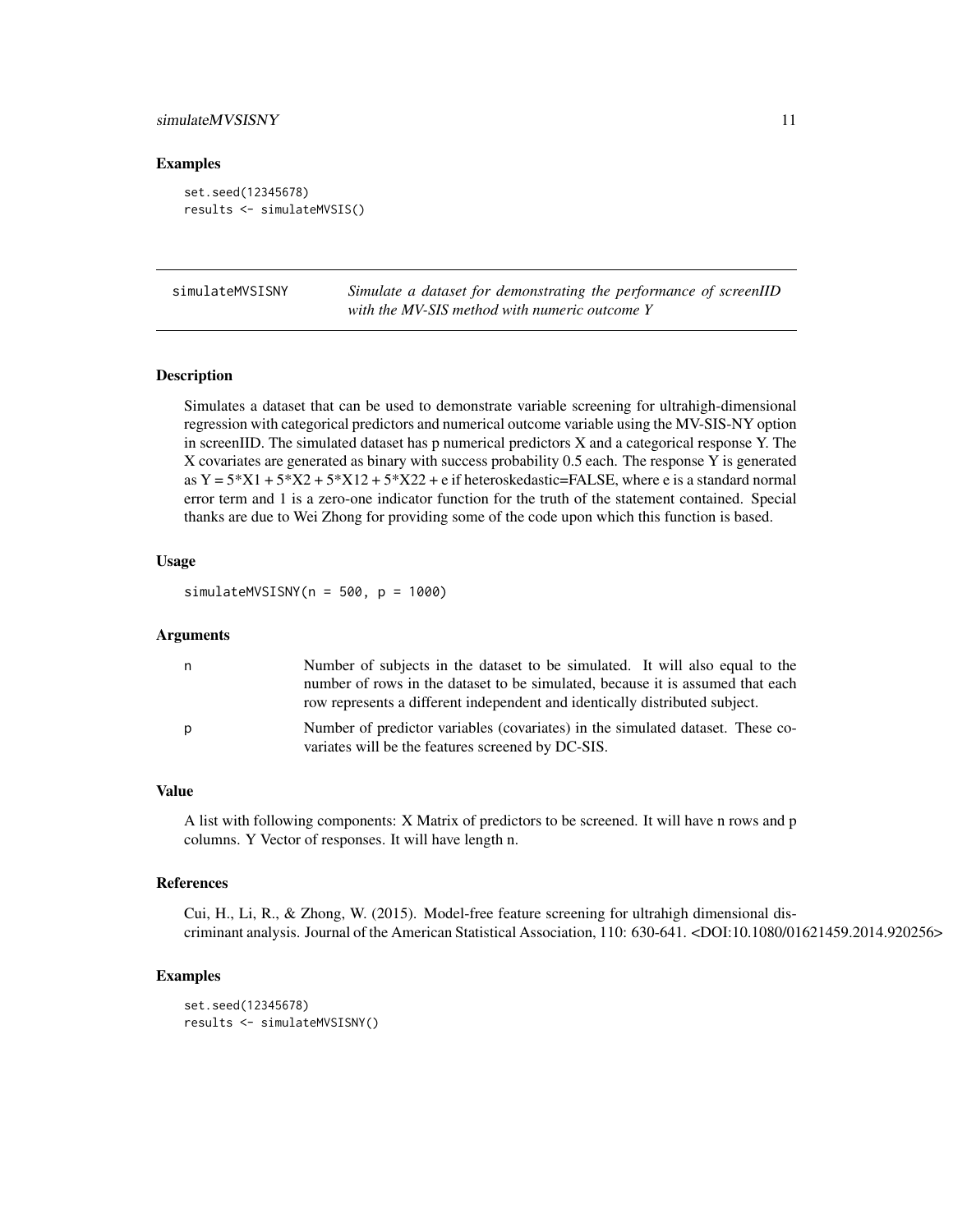<span id="page-11-0"></span>simulateSIRS *Simulate a dataset for demonstrating the performance of screenIID with the SIRS method*

## **Description**

Simulates a dataset that can be used to demonstrate variable screening for ultrahigh-dimensional regression with the SIRS option in screenIID. The simulated dataset has p numerical predictors X and a categorical Y-response. The data-generating scenario is a simplified version of Example 1 of Zhu, Li, Li and Zhu (2011). Specifically, the X covariates are normally distributed with mean zero and variance one, and may be correlated if the argument rho is set to a nonzero value. The response Y is generated as  $Y = c^*X1 + 0.8^*c^*X2 + 0.6^*c^*X3 + 0.4^*c^*X4 + 0.5^*c^*X5$ + sigma\*e. where c is the argument SignalStrength, e is either a standard normal distribution (if HeavyTailedResponse==FALSE) or t distribution with 1 degree of freedom (if HeavyTailedResponse==TRUE). sigma is either sqrt(6.83) if heteroskedastic==FALSE, or else  $exp(X20+X21+X22)$ if heteroskedastic=TRUE.

## Usage

```
simulateSIRS(
  n = 200,
  p = 5000,rho = 0,
 HeavyTailedResponse = TRUE,
  heteroskedastic = TRUE,
  SignalStrength = 1
)
```
## Arguments

| n                   | Number of subjects in the dataset to be simulated. It will also equal to the<br>number of rows in the dataset to be simulated, because it is assumed that each<br>row represents a different independent and identically distributed subject.                                                                                                                                                                                                                                                                                          |
|---------------------|----------------------------------------------------------------------------------------------------------------------------------------------------------------------------------------------------------------------------------------------------------------------------------------------------------------------------------------------------------------------------------------------------------------------------------------------------------------------------------------------------------------------------------------|
| р                   | Number of predictor variables (covariates) in the simulated dataset. These co-<br>variates will be the features screened by DC-SIS.                                                                                                                                                                                                                                                                                                                                                                                                    |
| rho                 | The correlation between adjacent covariates in the simulated matrix X. The<br>within-subject covariance matrix of X is assumed to has the same form as an<br>$AR(1)$ autoregressive covariance matrix, although this is not meant to imply<br>that the X covariates for each subject are in fact a time series. Instead, it is just<br>used as an example of a parsimonious but nontrivial covariance structure. If<br>rho is left at the default of zero, the X covariates will be independent and the<br>simulation will run faster. |
| HeavyTailedResponse |                                                                                                                                                                                                                                                                                                                                                                                                                                                                                                                                        |
|                     | If this is true, Y residuals will be generated to have much heavier tails (more                                                                                                                                                                                                                                                                                                                                                                                                                                                        |

unusually high or low values) then a normal distribution would have.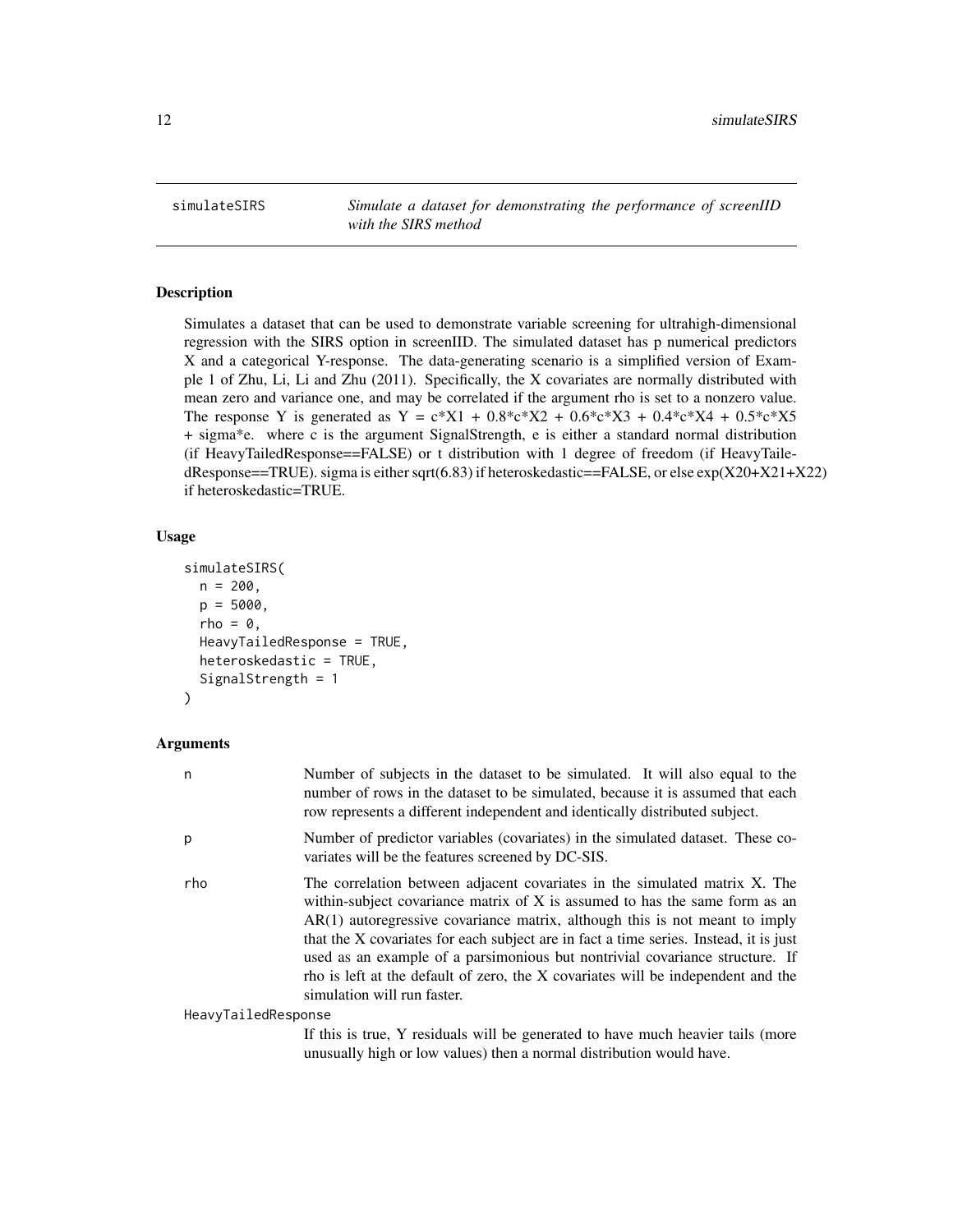## <span id="page-12-0"></span>simulate VCM 13

| heteroskedastic |                                                                                                                                                                              |
|-----------------|------------------------------------------------------------------------------------------------------------------------------------------------------------------------------|
|                 | Whether the error variance should be allowed to depend on one of the predictor<br>variables.                                                                                 |
|                 | Signal Strength A constant used in the simulation to increase or decrease the signal-to-noise<br>ratio; it was set to $0.5$ , 1, or 2 for weaker, medium or stronger signal. |

## Value

A list with following components: X Matrix of predictors to be screened. It will have n rows and p columns. Y Vector of responses. It will have length n.

#### References

Zhu, L.-P., Li, L., Li, R., & Zhu, L.-X. (2011). Model-free feature screening for ultrahigh-dimensional data. Journal of the American Statistical Association, 106, 1464-1475. <DOI:10.1198/jasa.2011.tm10563>

## Examples

```
set.seed(12345678)
results <- simulateSIRS()
```
simulateVCM *Simulate a dataset for testing the performance of screenVCM*

## Description

Simulates a dataset that can be used to test the screenVCM function, and to test the performance of the proposed method under different scenarios. The simulated dataset has a single U-covariate and p X-predictors, only a few of which have nonzero effect.

Jingyuan Liu for providing some of the code upon which this function is based.

## Usage

```
simulateVCM(
 n = 200,
 rho = 0.4,
 p = 1000,
  trueIdx = c(2, 100, 400, 600, 1000),
 betaFun = NULL
)
```
### Arguments

| n   | Number of subjects in the simulated dataset      |
|-----|--------------------------------------------------|
| rho | The correlation matrix of columns of X.          |
| D   | The total number of features to be screened from |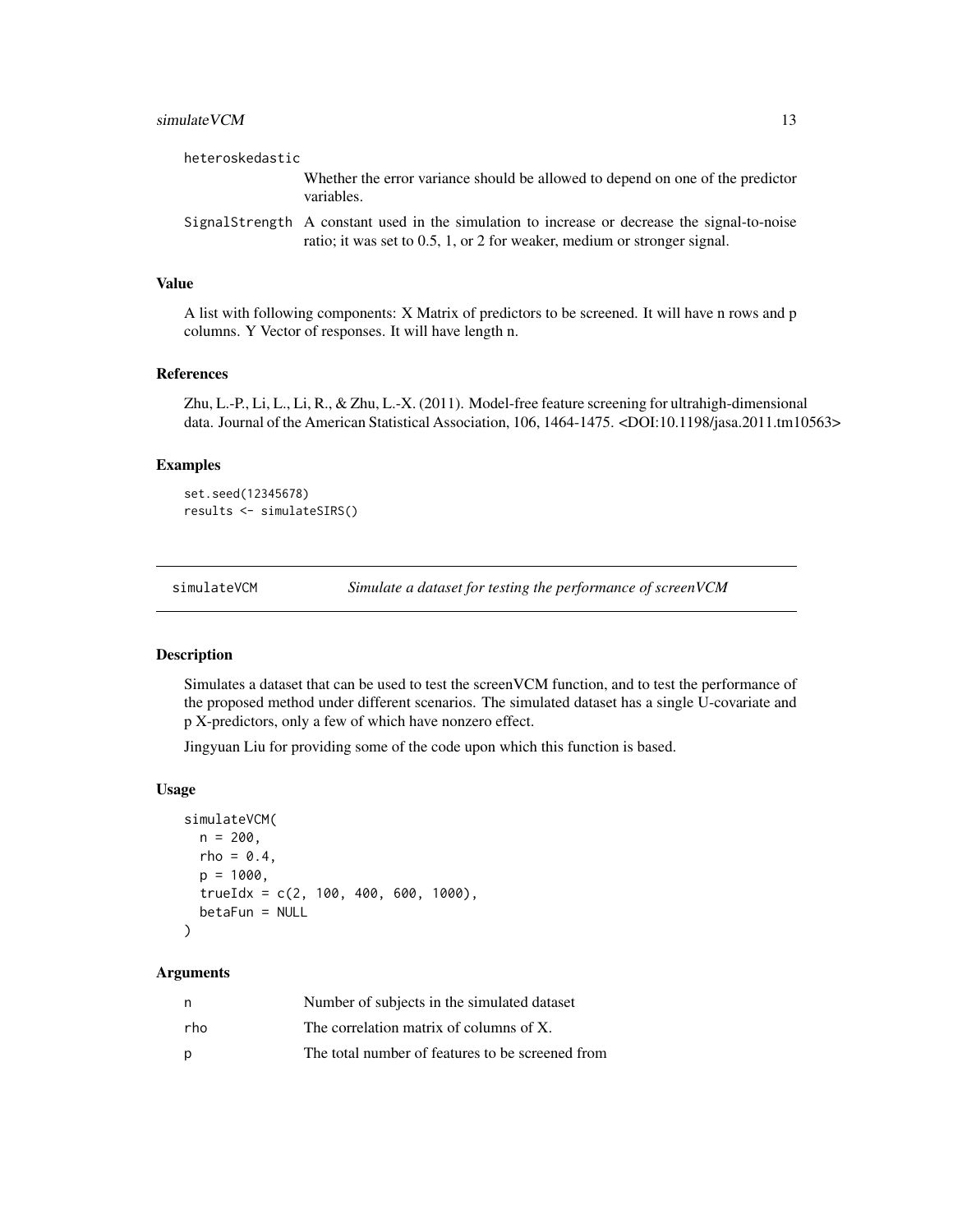| trueIdx | The indexes for the active features in the simulated X matrix. This should be a<br>vector, and the values should be a subset of 1:p.                 |
|---------|------------------------------------------------------------------------------------------------------------------------------------------------------|
| betaFun | A list of functions of U, one function for each entry in true Idx, giving the varying<br>effects of each active predictor in the simulated X matrix. |

## Value

A list with following components: X Matrix of predictors to be screened. It will have n rows and p columns. Y Vector of responses. It will have length of n. U A vector representing a covariate with which the coefficient functions vary.

## Examples

set.seed(12345678) results <- simulateVCM(p=1000)